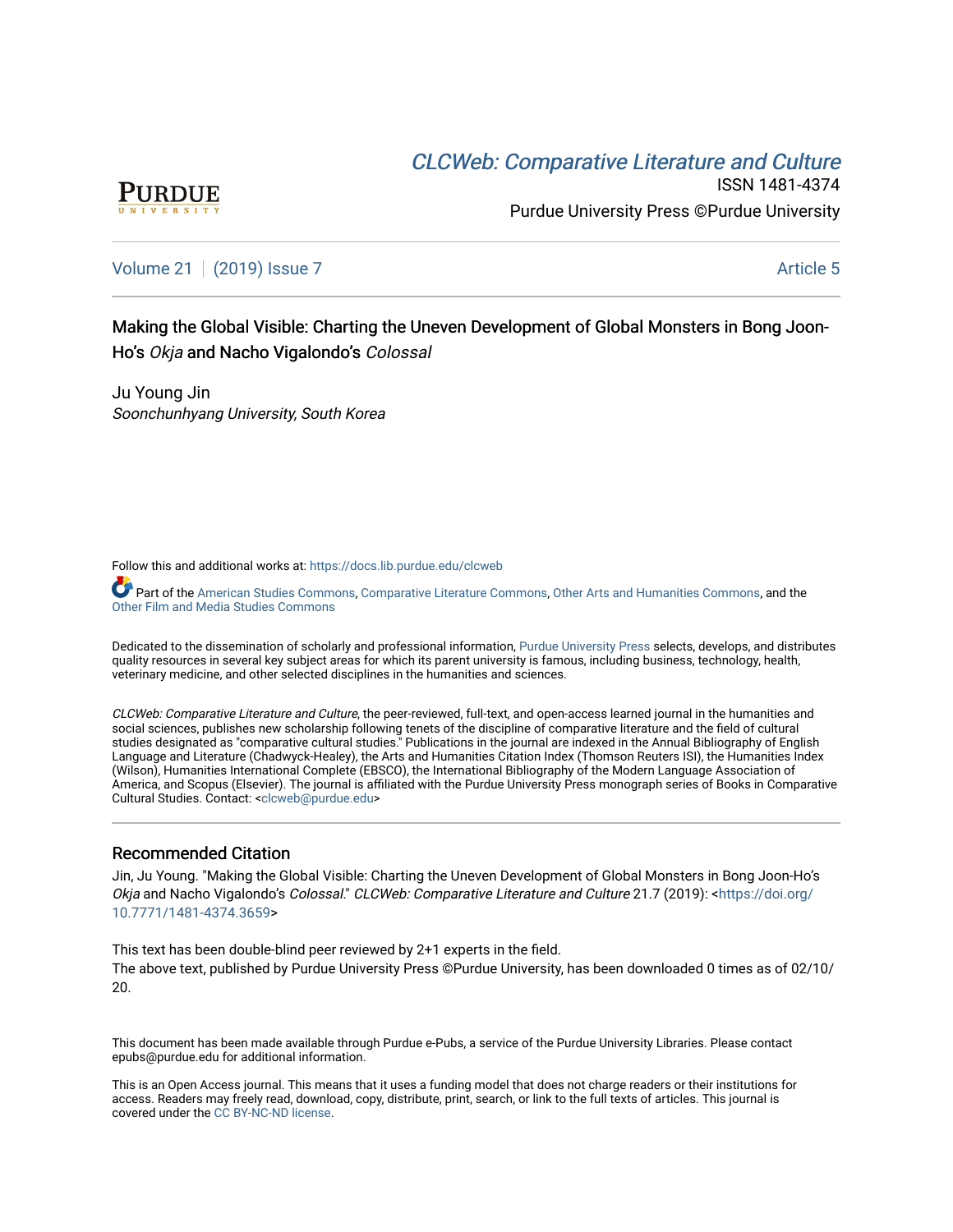**PURDUE** UNIVERSITY PRESS <[http://www.thepress.purdue.edu>](http://www.thepress.purdue.edu/)

## *CLCWeb: Comparative Literature and Culture*

ISSN 1481-4374 [<http://docs.lib.purdue.edu/clcweb>](http://docs.lib.purdue.edu/clcweb) Purdue University Press **©**Purdue University

*CLCWeb: Comparative Literature and Culture*, the peer-reviewed, full-text, and open-access learned journal in the humanities and social sciences, publishes new scholarship following tenets of the discipline of comparative literature and the field of cultural studies designated as "comparative cultural studies." In addition to the publication of articles, the journal publishes review articles of scholarly books and publishes research material in its *Library Series.*  Publications in the journal are indexed in the Annual Bibliography of English Language and Literature (Chadwyck-Healey), the Arts and Humanities Citation Index (Thomson Reuters ISI), the Humanities Index (Wilson), Humanities International Complete (EBSCO), the International Bibliography of the Modern Langua-ge Association of America, and Scopus (Elsevier). The journal is affiliated with the Purdue University Press monog-raph series of Books in Comparative Cultural Studies. Contact: [<clcweb@purdue.edu>](mailto:clcweb@purdue.edu)

## **Volume 21 Issue 7 (December 2019) Article 5 Ju Young Jin, "Making the Global Visible: Charting the Uneven Development of Global Monsters in Bong Joon-Ho's** *Okja* **and Nacho Vigalondo's** *Colossal***"**

<http://docs.lib.purdue.edu/clcweb/vol21/iss7/5>

Contents of *CLCWeb: Comparative Literature and Culture* **21.7 (2019)** Special Issue *Monstrosity and Globalization*. **Ed. Ju Young Jin and Jae H. Roe**

[<http://docs.lib.purdue.edu/clcweb/vol21/iss7/>](http://docs.lib.purdue.edu/clcweb/vol21/iss7/)

**Abstract**: In her essay, "Making the Global Visible: Charting the Uneven Development of Global Monsters in Bong Joon-Ho's *Okja* and Nacho Vigalondo's *Colossal*," Ju Young Jin examines the entanglement of the global and the monstrous in two recent films that position Korea on the cusp between Cold War politics and global capitalism: Bong Joon-Ho's *Okja* and Nacho Vigalondo's *Colossal*. The Korean filmmaker Bong Joon-Ho and Spanish filmmaker Nacho Vigalondo offer viewers films that challenge conventional notions of monster by fusing it with a coming-of-age plot of the female protagonist that takes place on a global scale, which contests the bildungsroman form that valorizes the nation-state in tracing a person's growth and social integration. By using the critical frameworks of postcolonial bildungsroman and Kaiju (Japanese monster films such as Godzilla) genre, I highlight how these films stage the broader tensions and radical discontinuities of globalization informed by the complex Korea-US relationship. My term "global monsters" is meant to refer, on one hand, to the discursive act of charting the uneven development and mobility of the monsters shown in the two films and, on the other hand, to the indexical act of making visible the process and force of globalization. Exploring the entanglement of the global and the monsters in the two films then is tantamount to delineating an abstract space of globalization and radical discontinuities therein writ large.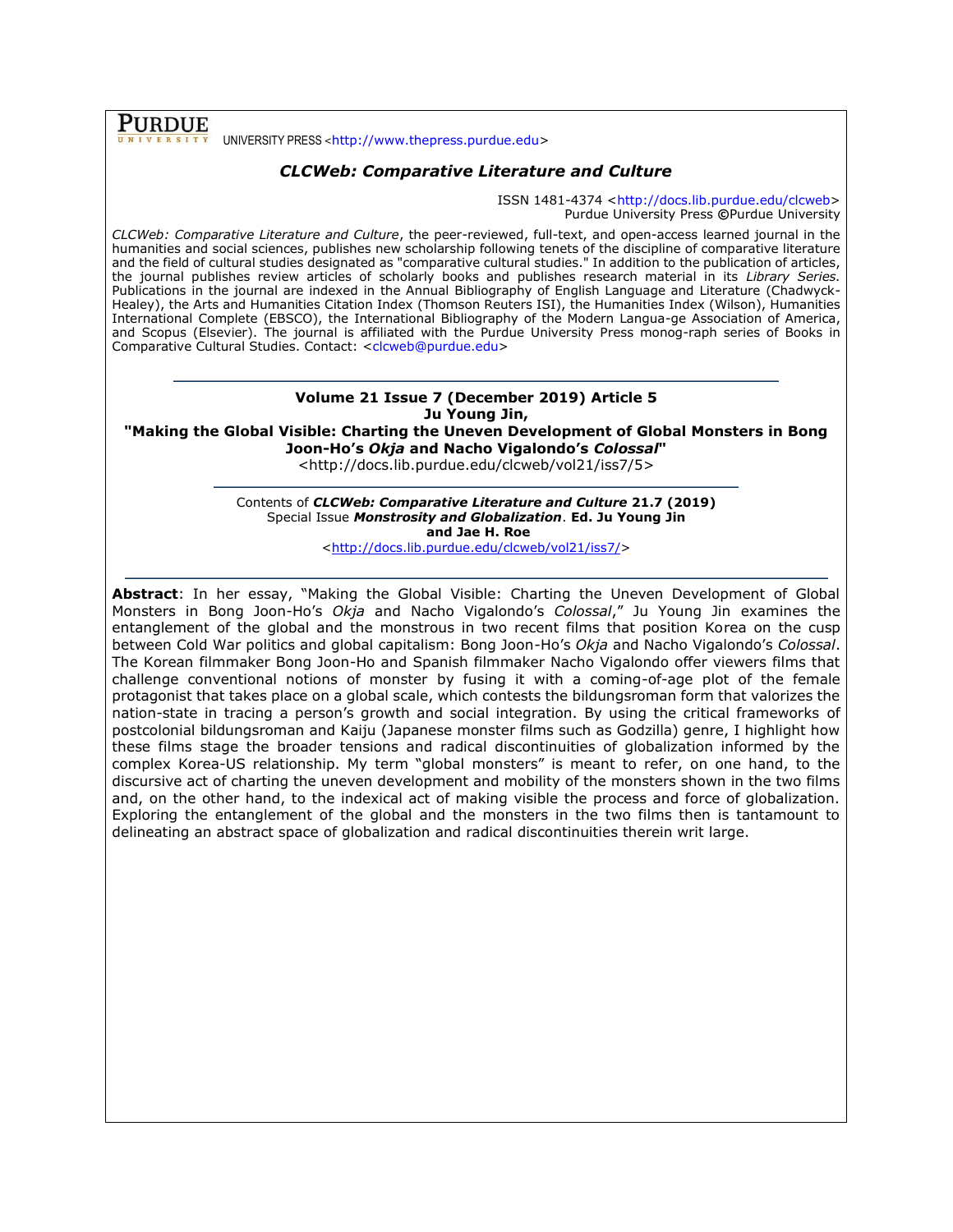#### **Ju Young JIN**

#### **Making the Global Visible: Charting the Uneven Development of Global Monsters in Bong Joon-Ho's** *Okja* **and Nacho Vigalondo's** *Colossal*

In this paper, I examine the entanglement of the global and the monstrous in two recent films that position Korea on the cusp between Cold War politics and global capitalism: Bong Joon-Ho's *Okja* and Nacho Vigalondo's *Colossal*. The Korean filmmaker Bong Joon-Ho and Spanish filmmaker Nacho Vigalondo offer viewers films that challenge conventional notions of monster by fusing it with a comingof-age plot of the female protagonist that takes place on a global scale, which contests the bildungsroman form that valorizes the nation-state in tracing a person's growth and social integration. The two films' reimagining of monsters and reworking of the bildungsroman form also suggest that the unruly and uncontainable forces of globalization can generate zones of undecidability that can precipitate formations of new identity and solidarity across class, gender, and cultures. The presence of monster and female protagonists striving to achieve some sort of social integration either by dispelling or keeping the monster are important commonalities found in both films. By using the critical frameworks of postcolonial bildungsroman and Kaiju (Japanese monster films such as Godzilla) genre, I highlight how these films stage the broader tensions of the Cold War legacy and globalization informed by the complex Korea-US relationship.

Globalization now connotes a sense of something incalculable, colossal, and a totalizing force that connects and integrates people across nations. Yet it is also placeless and deterritorialized in the sense that globalization refers to no single place but the abstract conditions and processes that make up global interactions. Fredric Jameson delineates these two senses of global deterritorialization. In the geographical sense, globalization denotes the traceable process whereby "capital shifts to other and more profitable forms of production, often enough in new geographical regions". On the other hand, Jameson argues that globalization also refers to "the ultimate deterritorialization, that of territory as such—the becoming abstract of land and the earth, the transformation of the very background or context of commodity exchange into a commodity in its own right" (153–54). While the former sense of globalization is a traceable movement of capital and labor across geographically locatable contexts, the latter sense refers to an abstraction of space as such, a multi-directional exchange of commodity, technology, ideas, and data. For Jameson, globalization, in this latter sense, is "a kind of cyberspace in which money capital has reached its ultimate dematerialization, as messages which pass instantaneously from one nodal point to another across the former material world" (154). Understood as a dematerialized cyberspace, the global has become a monstrous abstraction of endless circulation and exchange, in which neither autonomous speaking subjects nor tangible spaces of inscription exist as such. In order to capture this abstraction, my term "global monsters" is meant to refer, on one hand, to the discursive act of charting the uneven development and mobility of the monsters shown in the two films and, on the other hand, to the indexical act of making visible the process and force of globalization. In this double sense, both making the global and the monster visible dramatized in the two films can be seen as a co-constitutive process. Exploring the entanglement of the global and the monsters in the two films then is tantamount to delineating an abstract space of globalization and the radical discontinuities therein writ large. My interest in the similarities between the two films does not stem from what they are but rather what they *do*: because they dramatize global confluence and conflagration embodied in the presence of monsters reminiscent of Godzilla and its origin in the Cold War, and because they trigger further investigation of Korea as a contested site of post-Cold War which animates a narrative of forestalled maturity or arrested development.

Both Gloria in *Colossal* and Mija in *Okja* exemplify failed attempts at social integration and forestalled maturity, qualities often found in postcolonial bildungsroman. The two films' prominent featuring of small town/the pastoral in the age of globalization and homeland security seems odd at first glance. In fact, the return to the provincial town is central in bildungsroman, a literary genre about an individual's development and about the development of a historical consciousness. Bakhtin views that bildungsroman as a necessary literary genre in an expanding capitalist modernity. The project of bildungsroman "is primarily one of overturning and demolishing the world view and psychology" of contained localities which "proved increasingly inadequate to the new capitalist world" (Bakhtin 234). James Hardin, in considering the original German form, extends this description to point out that Bildung—the root of the Bildungsroman that translates into formation or development—refers to the "cultivation" of spiritual, moral, cultural, and psychological maturity that nourishes the protagonist's place in society (1991, xi). When the protagonist's Bildung is connected to the interests of the nation, the novel and the protagonist's journey become symbolic of the anxieties and growth of the nation.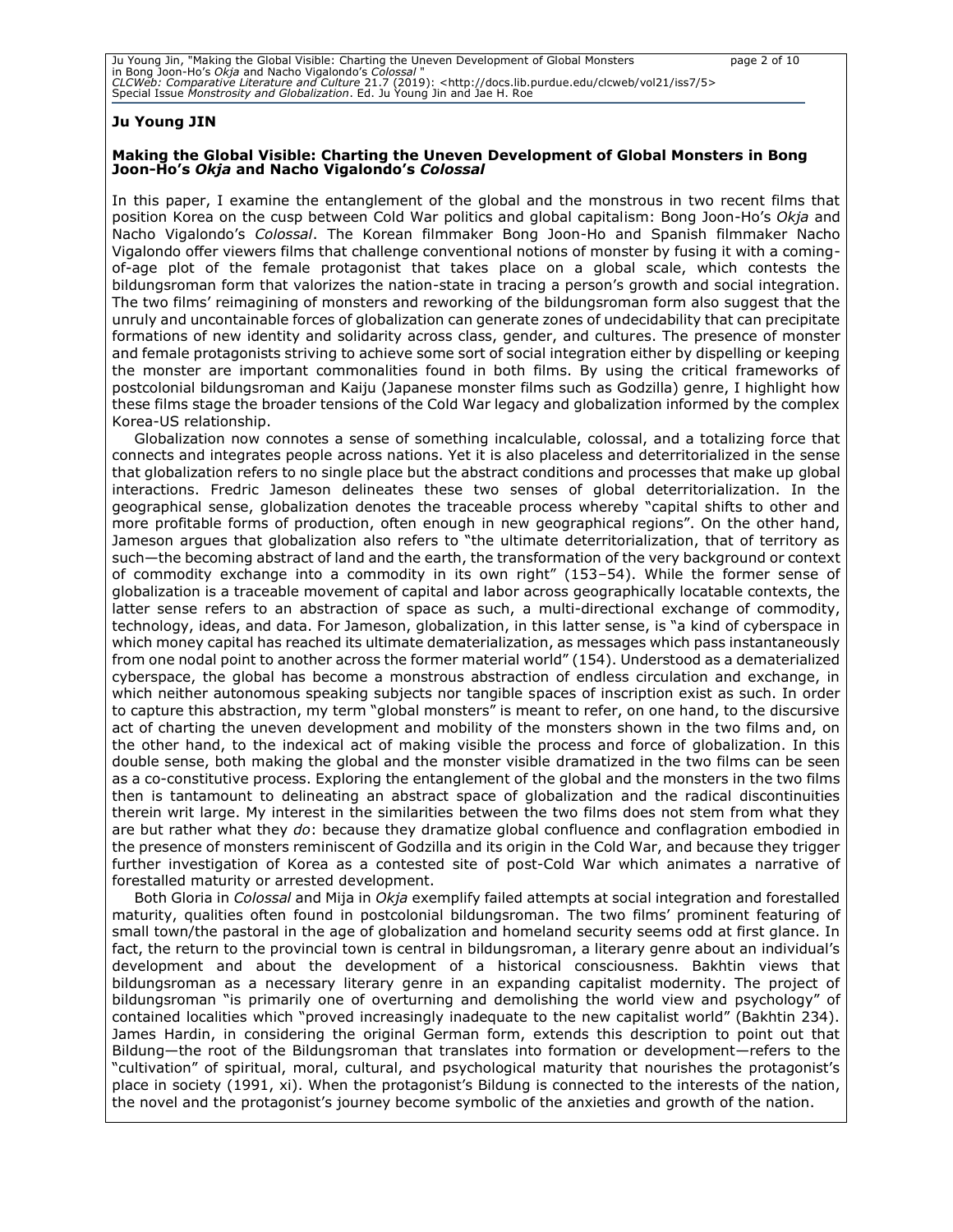Ju Young Jin, "Making the Global Visible: Charting the Uneven Development of Global Monsters page 3 of 10 in Bong Joon-Ho's *Okja* and Nacho Vigalondo's *Colossal* " *CLCWeb: Comparative Literature and Culture* 21.7 (2019): <http://docs.lib.purdue.edu/clcweb/vol21/iss7/5> Special Issue *Monstrosity and Globalization*. Ed. Ju Young Jin and Jae H. Roe

Whereas in its classical form, the individual remains attached to a fixed social space, in the modern bildungsroman the individual is defined by "mobility" (Moretti 4) because the individual "belonging" to a singular, stable space is "possible *only in the precapitalist world*" (Moretti 27, italics original). As modernists and their successors show us, one alternative is to focus on the very crises and contradictions that enable the aspiration toward Bildung in the first place. If the failure of Bildung can be transformed into the knowledge of failure, Bildung can rediscover itself as the production of an ironic consciousness and as the assumption of human finitude, while the bildungsroman can become the narrative of impossibility of attaining maturity and social integration. Jed Esty, in *Unseasonable Youth*, takes a similar position as a starting point in his readings of bildungsroman in "colonial contact zones" (2) which frequently feature narratives of forestalled maturity, in other words, a failed attempt at achieving Bildung in the classical bildungsroman's sense. For him, the bildungsroman of the colonial contact zones tells narratives of failure largely because of historical pressures (uneven capital development, the dangers of settler colonialism, the Anglo-Irish War) that made Bildung itself untenable. Thus, the bildungsroman genre was forced to accommodate diachronic temporalities, "stories of stasis, regression, and hyper development" (Esty 25). Within these colonial contact zones, a "postponed modernity" (Esty 166) offers only extremes: self-foreclosure or the frenzied acceleration of capitalist development.

In an ideological reversal of *Okja*, the ending of *Colossal* shows Gloria's unexpected maturation and emotional growth, resembling the classical form of the bildungsroman. Given that the bildungsroman genre is primarily a genre invested in foregrounding the historical and hegemonic mediations that make up the global space, charting the uneven development of Gloria in *Colossal* and Mija in *Okja* then can make the monstrous and uncontainable forces of the global legible and visible.

#### **1. Arrested Development in** *Colossal*

*Colossal* stages the arrested development of Gloria, a 30-something social misfit whose irresponsible heavy drinking prompts her to return to her childhood home in a small town located in New England. To parallel everyday demons such as addiction with a monster with deeper roots in history, *Colossal* borrows from Kaiju genre whose representative monster is Godzilla: a reminder of nuclear fear and America's uneasy relationship with Northeast Asia.

Godzilla, both the character and the film franchise, is a reflection on the Japanese experience at the end of World War II: destruction beyond imagining, and a lurking sense that "We brought this on ourselves" somehow, even without meaning to. Cultural expressions such as Godzilla have allowed the Japanese to express what cannot be stated in the political realm. What is also interesting in Godzilla is that it can be read as a stand-in for a stereotypical Asian American male, "as a strong, silent type, an early model of Japanese pop culture icon who (like the nation from which it came) remained essentially passive and voiceless on the global stage" (Tsutsui and Ito 5). In the American version of the Godzilla movie, Dr. Serizawa, the Japanese scientist whose contribution was essential to the creation of the atomic bomb, decides to destroy his research notes and commits suicide in the course of killing Gojira, thereby proving himself to be more ethically engaged and concerned for others than the implicitly negligent American scientists. Susan Napier also points out the therapeutic element in the Godzilla movie for the Japanese: "Godzilla is vanquished through Japanese science―may, therefore, be read as a form of cultural therapy, allowing the defeated Japanese to work through the trauma of the wartime bombings in the scenes to reimagine and rewrite their devastating defeat" (Napier 10).

It is through Gloria's performance of the Godzilla-like figure terrorizing downtown Seoul that the film underscores the monster's connection to the legacy of the Cold War. The first time Gloria hears of the Godzilla rampaging in the capital of South Korea (Yongsan district, a well-known US army base) on the news, she has just woken up with a hangover, continuing her immature way of life. As the film progresses, Gloria gradually puts together that she somehow controls the monster ravaging Seoul, and that the monster corresponds to every move she makes, down to her personal tics, for a brief window of time every morning on a playground in her hometown. In *Colossal*, a playground in small town America is equated with the densely populated capital of South Korea.

At the start of *Colossal*, a little girl in South Korea witnesses the coming of a Godzilla-like monster. Then a title says "25 Years Later," and cuts to an apartment in New York, and the main protagonist Gloria is introduced. Fed up with Gloria's constant drinking and irresponsible behavior, her boyfriend tells her that she must leave the house. As soon as Gloria returns to her family home in a small New England town, a gigantic Godzilla materializes in Seoul. There's a small children's playground on Gloria's route home from her childhood friend Oscar's bar. The parameters of the playground give her a mini version of downtown Seoul to stomp through, and while she is in it, the monster will mimic any movement that she makes. Gloria confides in Oscar, who at first seems skeptical of her story but eventually accompanies her to the playground to see for himself. When Oscar stomps into the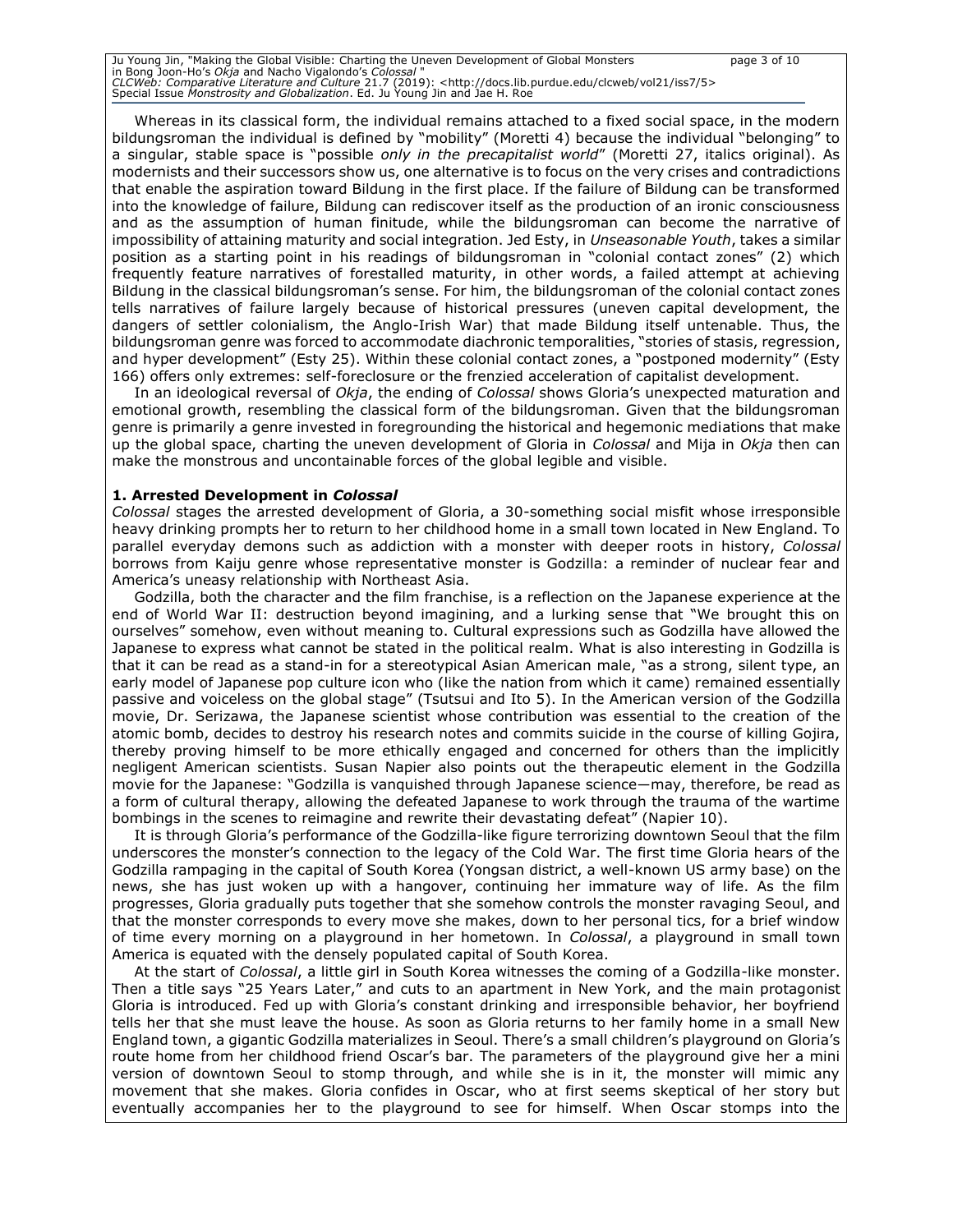Ju Young Jin, "Making the Global Visible: Charting the Uneven Development of Global Monsters<br>in Bong Joon-Ho's O*kja* and Nacho Vigalondo's C*olossal* "<br>*CLCWeb: Comparative Literature and Culture 21.7 (201*9): <http://doc Special Issue *Monstrosity and Globalization*. Ed. Ju Young Jin and Jae H. Roe

playground, however, suddenly a giant robot appears next to Godzilla and terrorizes the innocent people of the city. That robot is connected to Oscar the same way as Godzilla is to Gloria. The rest of Gloria's story involves her trying to stop Oscar from hurting helpless Koreans, while simultaneously struggling with herself to stop drinking and be responsible. It is however important to note the sociopolitical underpinnings of the melodramatic bickering between Gloria and Oscar who is meant to serve as an embodiment of "toxic masculinity" clutching onto his privileges slipping away. The externalization of Gloria's personal demons such as her addiction and her attempt to convalesce and Oscar's harassing of her then can be a receptacle to the potent political points made by the Kaiju genre in dramatizing the remnants of American hegemony in North-East Asia. From this angle, the film's depiction of adults who are unable to let go of their childhood anxieties or recognize consequences of their actions can be read as a not-so-subtle critique of the legacy of the Cold-War and the American century.

*Colossal* is about the production and reproduction of Gloria's small town past as much as it is about replicating U.S. hegemony vis-à-vis Korea. Downtown Seoul literally collapses into a children's playground in small town America. The film insinuates that the show's global audience in both U.S. and Korea is as manipulated as Gloria. The daily news coverage of the monster produces the global community and the legacy of US hegemony. Just as Gloria is interpellated by the small town, so too is the film's global audience. Gloria's evolution, made visible first in Hathaway's body choreography, part spastic and part aching, and then displaced onto the monster's contortions, becomes a global media spectacle featured in the daily news coverage. In this sense, *Colossal*, for all its attention to Gloria's troubles and life lessons, becomes an allegory that illustrates the ways that media create reality effects, the hegemony they confirm, and the questions they disregard. The audiences in Oscar's bar who cheer and boo at the monsters treat the violence and destruction as sources of spectacle and visual pleasure. The film cuts from their astonished faces to the crowds in Seoul running for their lives whenever the monster goes on a rampage, and then stopping to applaud when Gloria's monster unleashes her anger at Oscar's monster who is bent on creating mayhem in Seoul. Entertaining as they are, these evolving spectacles illustrate how TV audiences are unable to sympathize with victims as they only seek thrills or laughs. The viewers of this global media spectacle are not dissimilar from the monster who "never looks down", apparently oblivious to the carnage it leaves in its trail. It is important to note the film's sarcasm when Oscar responds to Gloria's concern about "all those innocent victims" in downtown Seoul by commenting "how lucky we are to be watching." The arc of Gloria's moral awakening and her subsequent trip to Korea to counter Oscar's robot is as impressive as it is unexpected. Her appearance in Seoul displaces Godzilla to the American playground, enabling her to overpower Oscar. What is ironic here is that Gloria's act of empathy and sacrifice is only meaningful in the context of Gloria's character. The spectacle of Koreans trampled to death is less a global catastrophe than a reason for Gloria to finally become a responsible adult, to achieve social integration, Bildung. In other words, the cold war legacy of First World irresponsibility or roguish behavior becomes synonymous with a redeeming savior who takes the trouble to cross the border to do the right thing.

### **2.** *Okja***: The Monster in the Global Village**

*Okja* also features a monster, albeit in a different sense. The first few sequences of *Okja* narrate a fairytale like bildungsroman of Mija who at first peacefully co-exists with Okja, a genetically modified super pig raised in the bucolic mountains somewhere in South Korea. Then, halfway into the narrative of the genuine emotional bonding between Okja and Mija, the film's tone dramatically changes from a fairytalelike display of interspecies love into a harrowing tale of kidnapping and torture. Mija, who at times becomes dangerously closer to the image of the vulnerable Cold War orphan<sup>1</sup>, eventually retreats into the unreal and timeless pastoral setting. Mija's failed social integration is necessitated by the logic of global capitalism, since it functions as a supplementary narrative to sustain the wholesome brand image of global food corporation Mirando. In the age of the U.S. global empire, the idyllic mountains offer an imaginary that mediates and mystifies the workings of Mirando and their GMO product.

Set in 2007, *Okja* begins with a televised PR campaign led by Lucy Mirando, a new CEO of a global corporation Mirando, introducing the corporation's newest venture "superpigs" as a revolutionary new food source that will solve the world's hunger. Lucy ensures that the superpigs are eco-friendly, 100%

<sup>&</sup>lt;sup>1</sup> In the aftermath of the Korean War (1950–1953), American public sympathized with the plight of thousands of homeless Korean children, both GI babies and full-blooded war orphans. This sympathy was amplified by the sentimental coverage of the middlebrow U.S. media which promoted what Christina Klein has described as "Cold War Orientalism" (Oh 35). Christina Klein views these emotional ties Americans felt with Koreans as "[a] sentimentalized version of American exceptionalism," which posited America "as [a] benefactor and protector, as well as a nurturer of democracy and modernizing reforms" (Klein 30).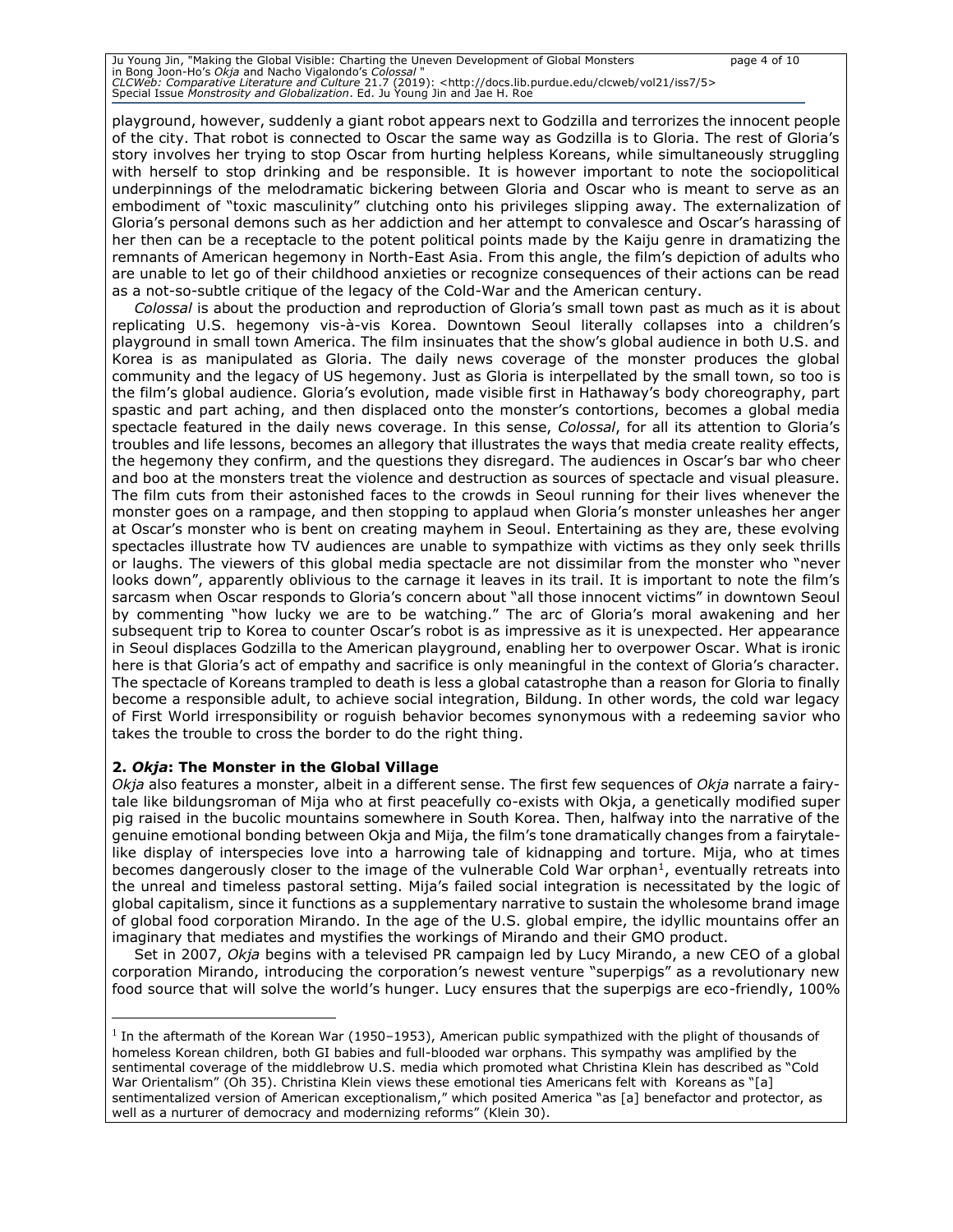Ju Young Jin, "Making the Global Visible: Charting the Uneven Development of Global Monsters page 5 of 10 in Bong Joon-Ho's *Okja* and Nacho Vigalondo's *Colossal* " *CLCWeb: Comparative Literature and Culture* 21.7 (2019): <http://docs.lib.purdue.edu/clcweb/vol21/iss7/5> Special Issue *Monstrosity and Globalization*. Ed. Ju Young Jin and Jae H. Roe

natural, and non-GMO and that 26 of her miracle piglets are being delivered to the 26 locations all over the world where Mirando offices are located to be raised by expert local farmers. Lucy then announces that in 10 years' time, the greatest superpig will be selected and awarded with its farmer. Next the film dissolves to the title that reads "10 years later, far from New York," and we meet Mija and Okja in the idyllic mountains, where nature and a self-sufficient eco-system are championed over progress and innovation, the logic of global capitalism. Conveniently, South Korea is discursively transformed from a historically and geographically specific space into the abstract and deracinated pastoral.

The pastoral in *Okja* signifies a contained village in the middle of historical change. In an age of global capitalism defined by radical instability, insecurity, and displacement, the isolated mountaintop home in *Okja* offers what global capitalism rendered obsolete: stability, predictability, and containment. Okja, a GMO mutant pig, does not enter with a big thud like typical monsters in Kaiju genre. In fact, it is hard to note Okja's monstrosity since she seems perfectly in harmony with nature as well as her human companion Mija<sup>2</sup>. It is only when Okja is taken out of the pastoral and placed into the busy Seoul Metro to ram into people and things that we are made aware of her monstrosity. The background music used in the Metro chase sequence is John Denver's "Annie's Song" which heightens a sense of nostalgia as well as a sense of out-of-placeness. Patricia Gorbman observes how the film's use of the song "evokes a utopia that's impossible now, when the reality of civilization has more to do with greed, death, and stupidity" (Gorbman 25). Coupled with the slow-motion technique, "Annie's Song" decelerates the tempo of the chase and places Okja in the affective gaze of Mija whose desperate reach toward Okja is always just a notch short of rescue. Along with the lyrics—"You fill up my senses/Like a night in a forest/Like the mountains in springtime"—the song harkens the audience back to Okja and Mija's carefree frolicking in the mountains, thereby making it clear that Okja is a misfit, a monster outside the mountains. Rosi Braidotti argues that monsters can "also represent the in between, the mixed, the ambivalent as implied in the ancient Greek root of the word *monsters*, *teras*, which means both horrible and wonderful, object of aberration and adoration" (Braidotti 1994 77, italics original). Indeed, Okja is a liminal being, the radical otherness, a super pig and a super pet at the same time.

Finding out that Okja has been selected as "the best pig" for a global media event orchestrated by Lucy Mirando, Mija embarks on a journey to Seoul, then to New York to bring Okja back home. Along the way, she finds help in the form of the ALF (Animal Liberation Front), headed by Jay. But it turns out that ALF's priority is to expose Mirando's GMO lab and animal cruelty. Unfazed by Mija's plan to rescue Okja, Lucy Mirando decides to capitalize on Mija's potential as an attractive corporate mascot: "She's young, she's pretty, she's female, she's eco-friendly, and she's global. She's a godsend!" To a great degree, it is Mija's role as an auxiliary to sustain the workings of global capitalism and her lack of agency at the ending of the film that make her safe return to the pastoral with Okja seem so fairytale-like. For ethnic or post-colonial subjectivities often characterized by their displacement and liminality, finding a cultural space is tantamount to achieving Bildung. Such a "space" for Mija, as suggested in the ending of the film, is not in the dominant consumer culture nor in some type of "authentic" traditional Korean culture but rather a fairytale-like pastoral fabricated by global capitalism. One way to bring a sense of closure to the turbulent development shown in the postcolonial bildungsroman is to put the protagonist back into their hometown and contain the problem therein, giving it the "incurably *fairy*-*tale*-*like* quality" that Moretti observes in the bildungsroman genre in its final stage of development (213, italics original). Viewed from this angle, Mija's return to the fairytale-life contained space of the mountain top home precludes reading it as anything other than a failure of social integration marked by her lack of agency. In contrast, afforded by her global agency found in Korea, Gloria represents two different cultures coming together in empathy to achieve social maturation. Gloria uses the agency opened by her empathy to mobilize herself and act as a defender of people she has never met before.

Both *Colossal* and *Okja* show us the effects of globalization through their global mobility and their return to small town home, which offers us a chance to reconsider how the idea of "global village" is ideological through and through. "Global village" was first coined by the media theorist Marshall McLuhan

<sup>2</sup> It is interesting that Okja, as a GMO mutant pig, is the only machine in the garden. In *Machine in the Garden*, Leo Marx identifies the antithetical relationship between the pastoral and the machine in American literature. The pastoral "has been used to define the meaning of American ever since the age of discovery, and it has not yet lost its hold upon the native imagination" (3). However, in the twentieth century the American pastoral has become a nostalgic trope: "The soft veil of nostalgia that hangs over our urbanized landscape is largely a vestige of the once dominant image of an undefiled, green republic, a quiet land of forests, villages, and farms dedicated to the pursuit of happiness" (Marx 6). The pastoral imaginary, an insular, contained imaginary, gains its legibility by opposing the machine, the symbol of global capitalism. In this sense, the American struggle between the machine and the garden is now being outsourced to South Korea, which nonetheless provides fuel for the U.S. led global capitalism.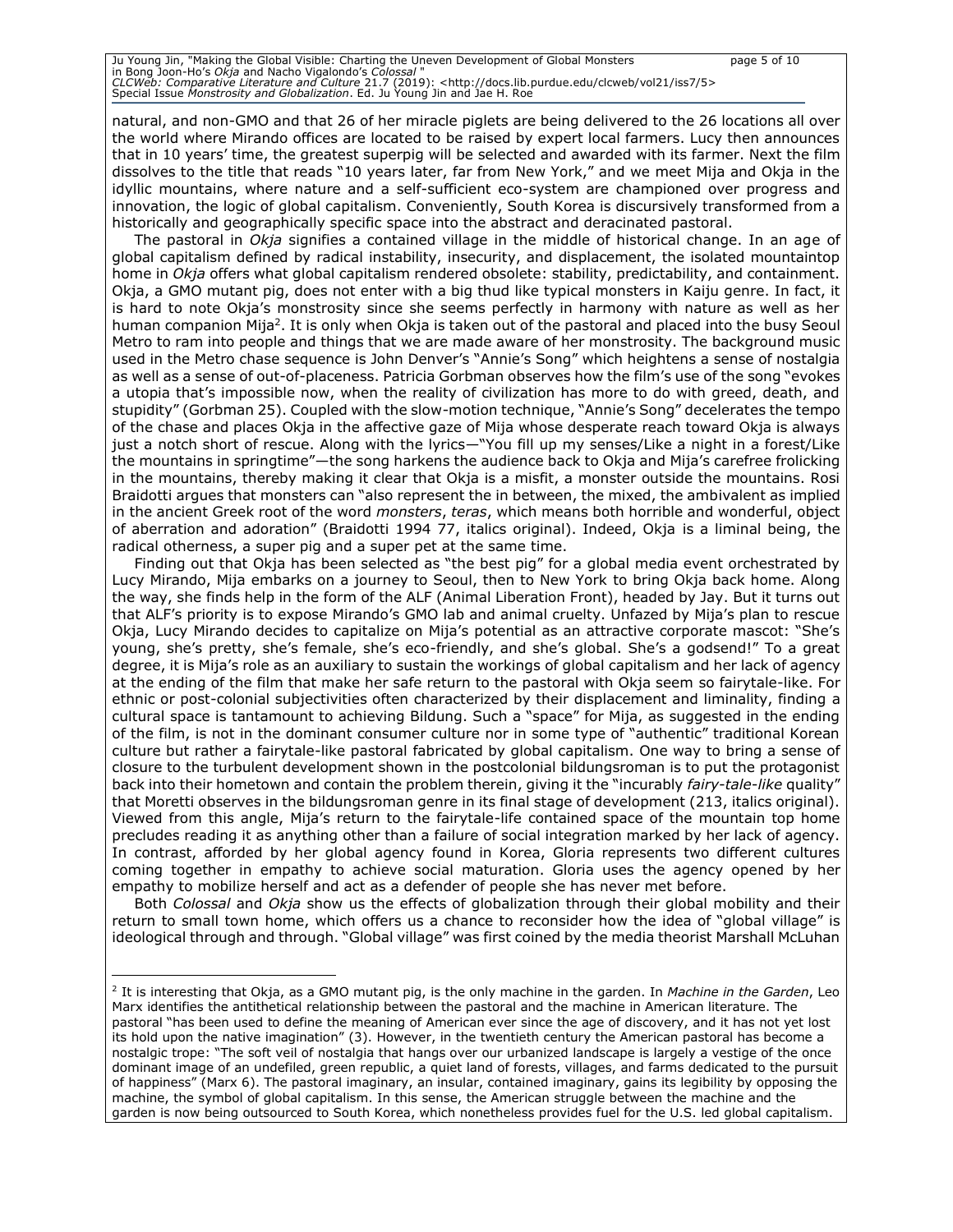Ju Young Jin, "Making the Global Visible: Charting the Uneven Development of Global Monsters page 6 of 10 in Bong Joon-Ho's *Okja* and Nacho Vigalondo's *Colossal* " *CLCWeb: Comparative Literature and Culture* 21.7 (2019): <http://docs.lib.purdue.edu/clcweb/vol21/iss7/5> Special Issue *Monstrosity and Globalization*. Ed. Ju Young Jin and Jae H. Roe

in the 1960s to describe a world becoming more interconnected and intimate due to new media technologies. Gayatri Spivak argues that the global village imaginary is "colonialism's newest trick" (330), and Sue-Im Lee elaborates that the global village has become "the dominant term" for expressing a global co-existence altered by transnational commerce, migration, and culture" (316). The global village ideologically transforms globalization from a contested and contradictory historical process into a fixed and unitary phenomenon. The global village presupposes and perpetuates a "singular, collective 'we'" (Lee 316). This 'we' is not a democratic, inclusive and multivocal community, but the economic elite speaking on behalf of the rest of the world. First world villagers become situated as "universal" subjects, and their lifestyles, habitus, and ideologies assume a universal value.

The much-debated sequence about the importance of translation in *Okja* in fact portrays this privileged First world perspective and how it speaks on behalf of "we," thereby glossing over the radical discontinuities. The moment happens when Jay, the leader of ALF, along with other animal rights activists, ostensibly rescue Okja from the Mirando Corporation. However, it soon turns out that ALF plants a chip in Okja to use her as a mole to expose Mirando's scheme to cover up their inhumane treatment of animals and creating GMO animals with defects. To serve this end, ALF sends Okja back to the lab to get real-time video streaming of Okja receiving abusive treatments by Mirando. Jay, however, is adamant in obtaining Mija's consent before proceeding with the plan. Since Jay does not speak Korean, he relies on a fellow ALF member named K who is a Korean-American and speaks fluent Korean. When K asks Mija about the plan, she says that all she wants is to go back to the mountains with Okja. K lies to Jay by mistranslating Mija's answer, saying that she has agreed to go along with the plan, much to the delight of Jay and other ALF members. Thinking that they have obtained permission from Mija, each ALF member then jumps out of the truck into the Han River below, with K the last to go. According to the subtitles, his parting words to Mija are "Mija! Try learning English. It opens new doors!" Then the film's director Bong Joon-Ho includes a mistranslation which only makes sense to people who speak both English and Korean: While the English subtitle reads "How's my Korean?", what K actually says is "Mija! Also, my name is Koo Soon-bum." The fact that this is a mistranslation can only be apparent to those who can speak both languages. What is ironic here is that this unfaithful translation is meant to weaken the hegemony of English. The mistranslated subtitle urges Mija to learn English thereby confirming the supremacy of English, but this message gets lost unless you speak Korean as well. Similarly, Mija seems to be at a disadvantage in her first interaction with the ALF, because she has to rely on K's unfaithful translation to communicate. However, even with her limited English, Mija nonetheless successfully negotiates a business deal with Nancy Mirando—who ousts Lucy Mirando and becomes the new president of the Mirando Corporation. In fact, Mija makes a business deal in the only language Nancy, who is an epitome of neoliberal capitalism, knows by offering her a pure gold pig to buy out Okja from the slaughterhouse. In making yet another ironic reversal, Mija eventually learns the language of the First world, albeit not English: capital. Giving up the gold pig also cancels out the previous deal between Mija's grandfather and the Mirando Corporation since the gold pig was originally given to him in exchange of Okja. The point is, however, not that *Okja* attempts to subvert or confirm preexisting hegemony, or even introduces global capitalism's new entrepreneurial subject-in-the making in the figure of Mija. Instead the point is that Mija's process of incorporation into the global food industry that started with her attainment of global mobility ends with her return or retreat to the mountains of South Korea; her being denied of social agency shows us the process of globalization which issues certain demands of inclusion and incorporation, while cancelling out and casting away others.

As we have seen, the uneven development of global monsters depicted in the two films reflects the preexisting hegemony such as class positions, historical traumas, and First world privileges that the global village imaginary mystifies but is nonetheless part and parcel of globalization. The uneven subject positions and the attainment of a cultural space and Bildung unfurled in *Colossal* and *Okja* attest to this. The global in fact shapes the economically available and institutionally validated political agency. What becomes of paramount importance then is to consider who can speak on behalf of "we" as in "We are in this together" as Rosi Braidotti calls for a need for a non-unitary, nomadic subject: "This general and widespread call for new global values, popularized in terms of global civil society, lends strength to my main argument: namely, that such a web of localized universalisms and glocal claims to rethink the fact that 'we' are in *this* together, would benefit from and also help implement a non-unitary vision of the ethical subject" (Braidotti 2006 36). The biggest challenge to this call is perhaps to define what the nonunitary vision is in lieu of globalization which is a totalizing levelling force, more so than to assume the ethical subject position. Even in the case of Okja, a GMO superfood which involves a series of ethical concerns such as global food safety and animal rights issues that can affect everyone across nations, ALF's vision allows no flexibility in assuming that their vision is the only correct one. This is demonstrated by Jay's blindness when he censors Mija from accessing the truth on her own when ALF hacks into Lucy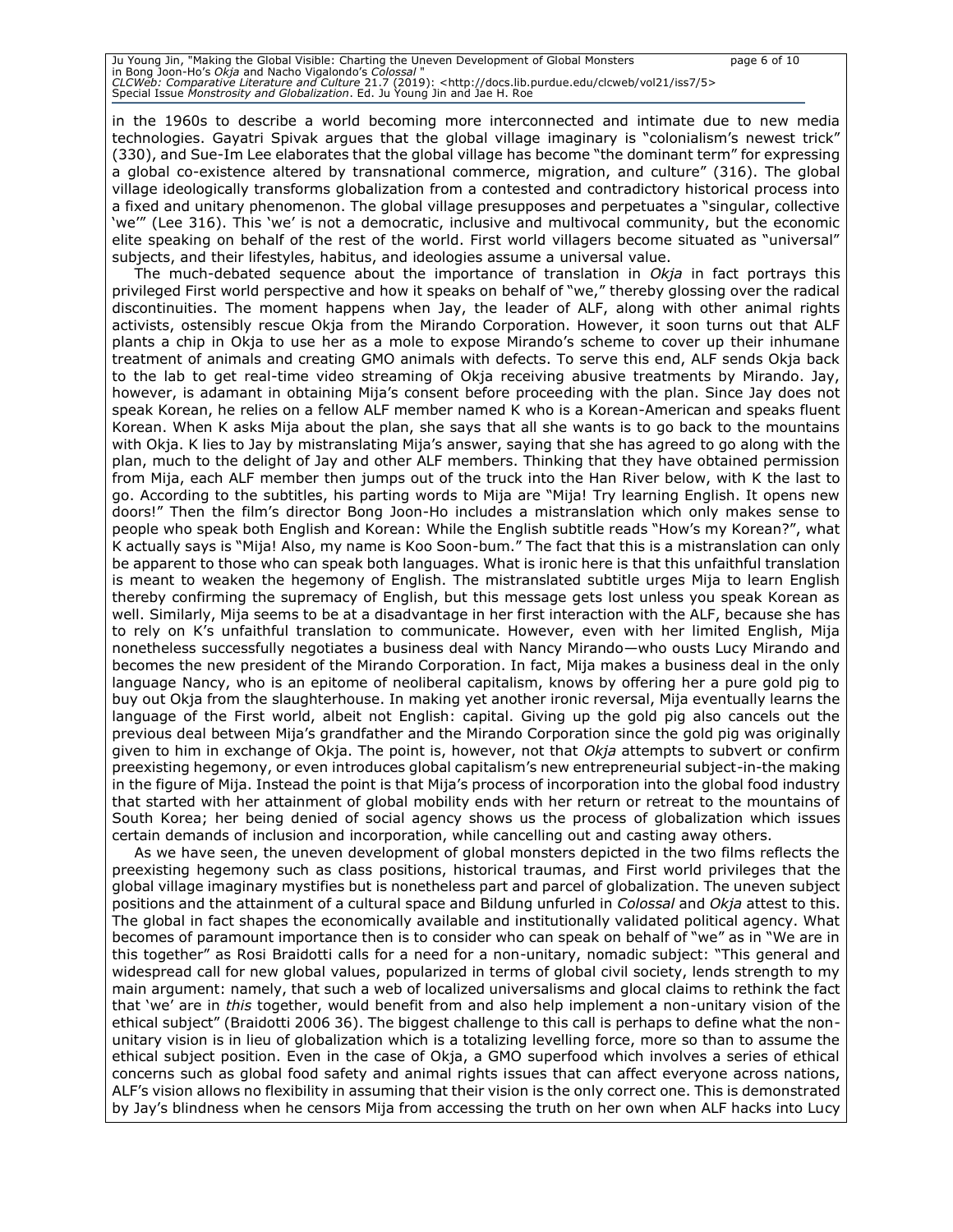Ju Young Jin, "Making the Global Visible: Charting the Uneven Development of Global Monsters page 7 of 10 in Bong Joon-Ho's *Okja* and Nacho Vigalondo's *Colossal* " *CLCWeb: Comparative Literature and Culture* 21.7 (2019): <http://docs.lib.purdue.edu/clcweb/vol21/iss7/5> Special Issue *Monstrosity and Globalization*. Ed. Ju Young Jin and Jae H. Roe

Mirando's media publicity show and broadcasts the animal abuse scenes pictured inside the Mirando lab. Jay, who acts as a voice of reason throughout the film, nevertheless presumptuously shields Mija from watching the video footage of the harrowing abuse of Okja on screen when Mija is turning her back against it and facing him instead: "Mija, don't look back! Just look at me." Judging from the audience's shocked responses and gasps, Mija can apparently sense that something horrific is being shown on the screen behind her, but she does not turn around to see it for herself, complying with Jay's demand. Just as Jay and ALF, operating as First world but universal symbols of the ethical mission, speak on her behalf, Mija ends up letting them, along with the audience, "see" on her behalf.

What I would like to emphasize here is how the effects of globalization result in naturalizing the First world concerns and agenda as the most urgent ethical issues by naturalizing their point of view, their perspective as the universal one. That is to say, the global in globalization is in fact none other than a peculiar way of seeing the world through the most privileged perspective whose view has been naturalized as the rest of the world. If globalization and the global village imaginary generate reality effects that have profound material consequences, then the necessary first step would have to be to denaturalize our habit of assuming this privileged vision by trying to make the uneven and discontinuous context of the global itself visible.

#### **3. Picturing the Monster, Making the Global Visible**

Given that both *Colossal* and *Okja* feature the heroines' act of projecting the monsters literally and figuratively, we can focus on their acts as enacting the representation of the global by tracing the global (im)mobility of the two monsters. Of course, it is critical to approach the uneven development of global monsters as a legible trace to reenact the powerful style of representation that globalization reproduces. We can start by imagining how such an act of seeing can take place by imagining a subject, not yet properly inducted in the correct way of representing truth, who has to learn for his or herself. This is necessarily a fictional, as distinct from an empirically retrievable, scenario because no archive gives access to the way the global was imagined prior to its institution as the habitual mode of thinking. This exercise may illuminate how we might "defamiliarize" our habitual and instituted ways of thinking and seeing. The task of producing different or alternative perspectives can in this sense join hands with the practical task of reworking or displacing the production of perspectives in ways that repeatedly undo this First world sight with none other than global sight. Sanjay Krishnan succinctly elucidates the instituted and naturalized perspective of Western/European imperialism in his "Reading Globalization from the Margin": "Imperial institutionalization of this powerful and indispensable mode of thematizing the world has resulted in the naturalization of this perspective as 'correct' seeing: the global as thing. The 'global' therefore does not point to the world as such but at the conditions and effects attendant upon institutionally validated modes of making legible within a single frame the diverse terrains and peoples of the world" (41). By bringing our attention to the process of how the seeing is taking place, Krishnan proposes to "study the global as an instituted perspective that brings objects into view and makes them available for and as truth" (41) by explicating Martin Heidegger's essay, "Age of World Picture"<sup>3</sup>.

Heidegger argues in his seminal essay "Age of World Picture" that what characterizes modern knowledge production is the grasping of the world as picture: "When we reflect on the modern age, we are questioning concerning the modern world picture [Weltbilt]" (128). Written after WWII and the bombing of Hiroshima and Nagasaki, Heidegger posits the "gigantic" as a colossal destruction that is an instantly perceivable and graspable thing, like pushing a detonate button at one's command. Similar to globalization, science has reached the paradoxical point whereby it is simultaneously advanced and reduced: "the world itself, the world as such, what is, in its entirety, just as it is normative and binding for us" (Heidegger 129). Since globalization means the accelerating consolidation of planetary space, people are no longer bound by the ontological limits set by vast distances. In this manner, the most specialized technology and science become conceptually accessible and universal. Thus Heidegger views that the world grasped as a picture is what distinguishes the modern age from the preceding one: "The world picture does not change from an earlier medieval one into a modern one, but rather the fact that the world becomes picture at all is what distinguishes the essence of the modern age" (130). This is not to suggest that hard science was replaced by a visual gimmick, that the real thing was replaced by a mere representation. Rather, it is that the dropping of bombs marked the pivot of the progress of science and technology which makes itself invisible since its workings are inaccessible to most of us:

<sup>3</sup> In a similar vein, Rey Chow, in her book entitled *The Age of the World Target*, also explores Heidegger's analysis which "offers valuable insights into the philosophical underpinnings of the United States' hegemony as a military superpower and its will to world domination in the twentieth century" (Chow 12).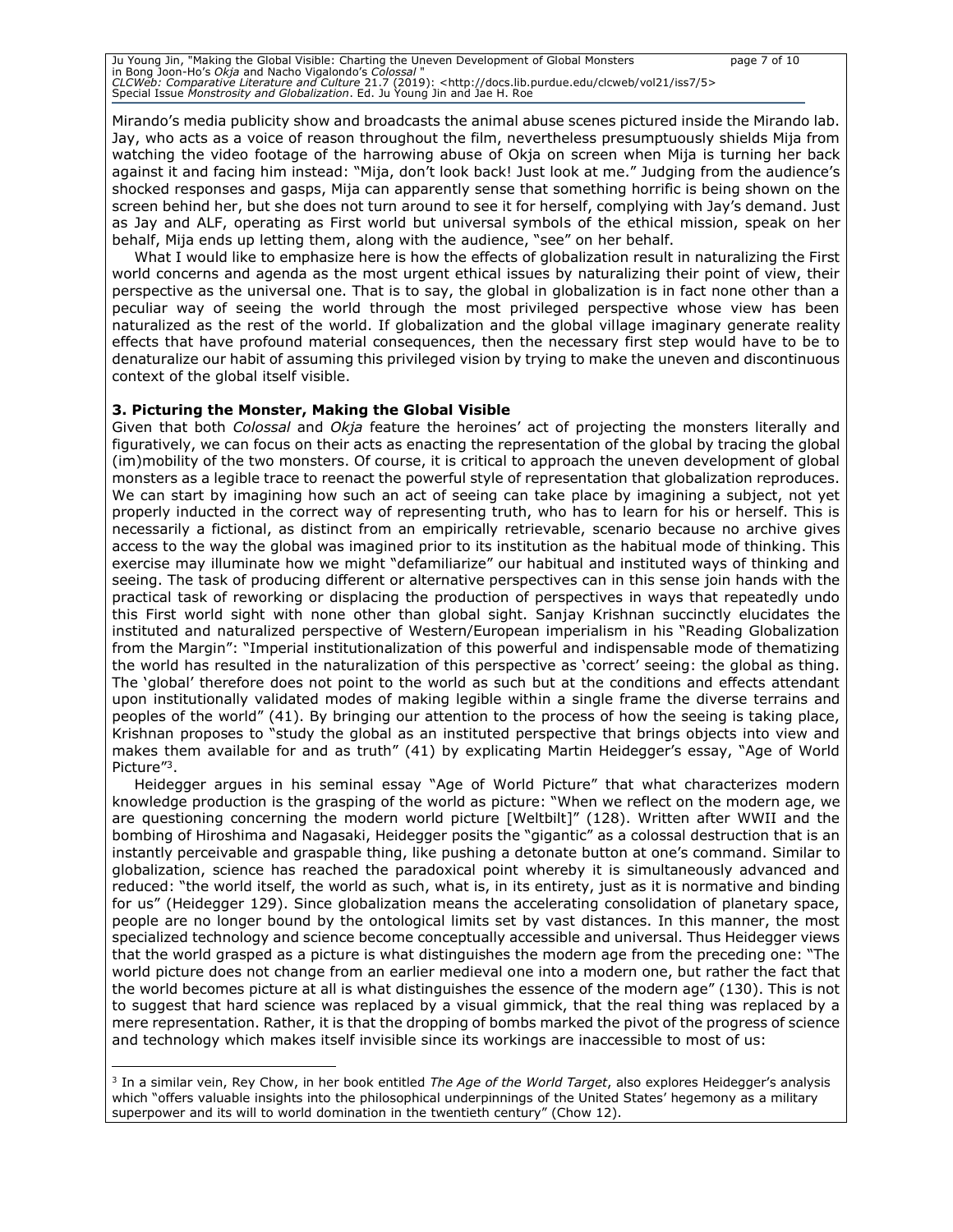A sign of this event is that everywhere and in the most varied forms and disguises the gigantic is making its appearance. In so doing, it evidences itself simultaneously in the tendency toward the increasingly small. […] The gigantic presses forward in a form that actually seems to make it disappear. (Heidegger 135)

Hence the comprehensive representational power of the global derives from the fundamental conceit that it makes itself invisible. What essentially characterizes the modern age is not the transformation of the real world into a false simulacrum, but the world conceived and grasped as a controllable picture. The technological metaphysics of planetary calculation, then, does not simply mean a picture of the world, where the world stands over against us as an object. It is, rather, that objects as well as subjects each fall into a system of ordering which sets all beings to have their standby for effective and flexible use. In consequence, the subject-object relation does not disappear, but, rather, achieves its pure relational character in which both the subject and the object are subsumed under as part of the global system which in turn have them on standby. Heidegger here is concerned with those procedures that bind the world to the procedures of knowing:

"To get the picture" throbs with being acquainted with something, with being equipped and prepared for it. Where the world becomes picture, what is, in its entirety, is juxtaposed as that for which man is prepared and which, correspondingly, he therefore intends to bring before himself and have before himself. (Heidegger 129)

The discourse on globalization remains operated by this modality of representation as truth, which is a general condition of modern knowledge production.

In this sense, the representational structure of both *Colossal* and *Okja* strives toward conformity with the modalities of a scientific discourse whose object is, to draw on Heidegger, brought forth and set "over-and-against" the presenter, who is in turn constituted as the subject by means of the capacity to represent in such a manner. *Colossal* takes shape against the backdrop of the American Century and Cold War politics. With this "picture" in mind, let us return to the issue of perspective as it is broached in the projection of global monsters in *Colossal*. Gloria learns to adopt a perspective of South Korea by projecting the monster onto the opened space of the world picture/the global. Gloria's act to projecting herself in the open space of the busy, densely populated urban space of Seoul and also onto the global mediascape is not dissimilar from what Heidegger posits as representing the world as picture:

Here to represent [*vor-stellen*] means to bring what is present at hand [*das Vor-handene*] before oneself as something standing over against, to relate it to oneself, to the one representing it, and to force it back into this relationship to oneself as the normative realm. Wherever this happens, man "gets into the picture" in precedence over whatever is. But in that man puts himself into the picture in this way, he puts himself into the scene, i.e., into the open sphere of that which is generally and publicly represented. (Heidegger 131-2)

The perspectival shift from the American to the Korean/marginal is Gloria's way of enacting an act of defamiliarization, naturalizing the unfamiliar way of seeing by projecting it as the seen, reality. This new way of seeing, which is tantamount to making the global visible, is possible only when Gloria has learned to adopt the Korean/marginal and a non-First world perspective. In this way, the global can be activated by means of discontinuous and endless continuation of negotiations between the privileged and the marginalized. No longer deployed solely as a perspective-transcending viewpoint that is then productively mistaken for a real projection or object, the global can be made visible: it invites a critical practice that attends to the strategic and situated possibilities of worldly making and remaking.

The narratives of forestalled maturity dramatized in *Colossal* and *Okja* put emphasis on development in terms of "space" instead of development in terms of chronological, linear time like the classical Bildungsroman. As capitalism accelerates and expands as a dehumanizing process, the idyllic village appears more frequently as a reactionary island community and a space of purity. David Harvey observes that "capitalist hegemony over space puts the aesthetics of place very much back on the agenda" (303). The aesthetic production of place is frequently a reactionary process grounded in the desire to escape from the conditions and logic of global capitalism. For this reason, Mija's forestalled maturity serves as an illuminating countertext to Gloria's attainment of Bildung. It is precisely the pernicious system of global capitalism, the appropriation of Korea's actual physical geography (and the continued occupation of the space of Okja and Mija through pervasive American hegemony) that hinders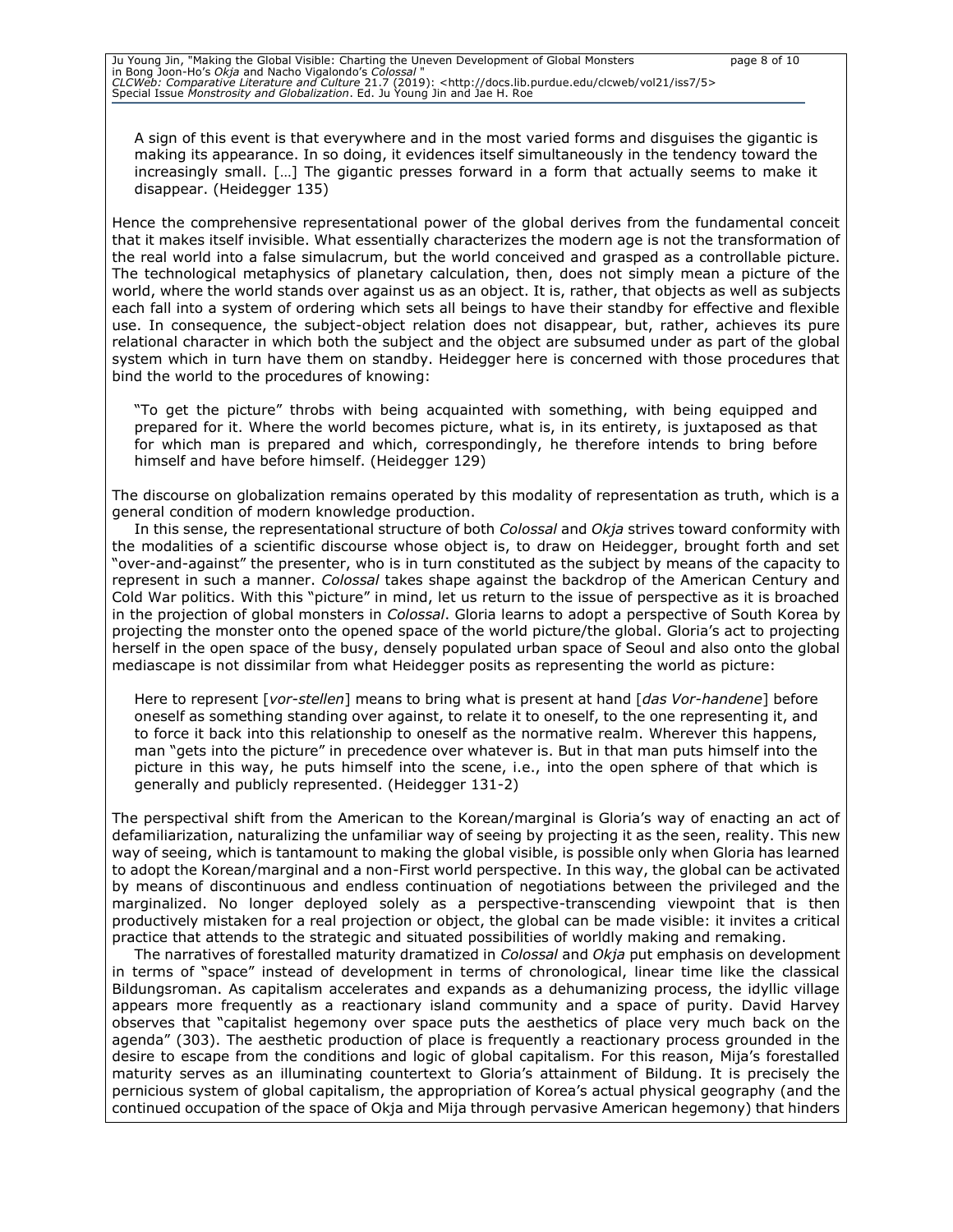Ju Young Jin, "Making the Global Visible: Charting the Uneven Development of Global Monsters<br>in Bong Joon-Ho's O*kja* and Nacho Vigalondo's C*olossal* "<br>*CLCWeb: Comparative Literature and Culture 21.7 (201*9): <http://doc Special Issue *Monstrosity and Globalization*. Ed. Ju Young Jin and Jae H. Roe

Mija's ability to achieve Bildung by denying her social agency. Mija occupies a pre-adolescent and preindustrial pastoral space, a space specifically assigned to her by the logic of US hegemony and global capitalism.<sup>4</sup> Thus, for Mija, living with Okja is not a fulfilling or satisfying realization or a recognition of her place within a larger community, as it is for Gloria, but instead involves isolation and immobility. Gloria becomes a monster only to dispel another monster/robot, whereas Mija, in her rearing of a monster, becomes trapped, attaining monstrosity herself. Globalization, therefore, is not a source of connection for Mija but a site replicating the pre-existing hierarchy and systems of mastery.

The formal disjunction in *Colossal* and *Okja* as evidenced by the two female heroines' modes of projecting the monsters and their uneven development and attainment of Bildung offer insights into a distinct yet sympathetic way of reading them, which encourages us to view the global in terms of how the legacy of the Cold War and American century at once interfere with and supplement each other. Far from being assimilable to a naturalized discourse of Bildung or social integration, Gloria's and Mija's uneven developments show how the effects of globalization code and configure the radical other, the cast-away: the monsters. Gloria projects a monster in Seoul to counterattack Oscar's monster in small town America which is a trope for the Global Village imaginary. Mija, in contrast, makes a separate peace which is not dissimilar from a preindustrial, pre-globalization fantasy space: a monstrous anomaly outside its locale. More importantly, the global as an incalculable and untraceable process is indexed in their efforts to project and to coexist with the monsters. Hence the global viewed as an effect of mixed and uneven modes of subject positions and political agency simultaneously invites us to consider both the way it is set up and how, in specific contexts, these flowing and overlapping perspectives might be open to being turned or displaced. *Colossal* and *Okja* make visible the complexity of the uneven global terrain upon which the monsters are projected. This act of projecting the global is essential for the production of truth that will procure merit in the legacy of American century and the Cold War politics. In this light, Gloria and Mija are producing neither Bildung nor isolation, but a way of seeing that illuminates the workings of globalization that encompass both. And it is precisely this new vision that charting the uneven development of global monsters shown in the two films affords us.

**Acknowledgement:** This work was supported by the Soonchunhyang University Research Fund.

#### **Works Cited**

- Bakhtin, Mikhail. *Dialogical Imagination: Four Essays*. Translated by Caryl Emerson and Michael Holquist. U of Texas P, 2000.
- Braidotti, Rosi. *Nomadic Subjects*. Columbia UP, 1994.

---., *Transpositions: On Nomadic Ethics*. Cambridge, Polity, 2006.

Chow, Rey. *The Age of the World Target*. Duke UP, 2006.

*Colossal*. Directed by Nacho Vigalondo, Voltage Pictures, 2016.

Esty, Jed. *Unseasonable Youth: Modernism, Colonialism, and the Fiction of Development*. Oxford UP, 2012.

Gorbman, Claudia. "Bong's Song." *Film Quarterly,* vol. 7, no. 3, 2018, pp. 21-6.

Hardin, James. Ed. *Reflection and Action: Essays on Bildungsroman*. South Carolina UP, 1991.

Harvey, David. *The Conditions of Postmodernity*. Cambridge, Blackwell, 2004.

Heidegger, Martin. "Age of World Picture." *The Question Concerning Technology and Other Essays*, translated by William Lovitt. Harper and Row, 1977, pp. 115-54.

Jameson, Fredrick. *The Cultural Turn: Selected Writings on the Postmodern 1983–1998*. Verso, 1998.

Jeon, Joseph Jonghyun. *Vicious Circuits: Korea's IMF Cinema and the End of the American Century*. Stanford UP, 2019.

Klein, Christina. *Cold War Orientalism: Asia in the Middlebrow Imagination, 1945–1961*. U of California P, 2003. Krishnan, Sanjay. "Reading Globalization from the Margin: The Case of Abdullah Munshi." *Representations,* vol. 99, no. 1, 2007, pp. 40-73.

Lee, Sue-Im. "'We Are Not the World': Global Village, Universalism, and Karen Tei Yamashita's *Tropic of Orange*." *Literature and Globalization: A Reader*, edited by Liam Connell and Nicky Marsh. London, Routledge, 2011, pp. 315-31.

Marx, Leo. *The Machine in the Garden: Technology and the Pastoral Ideal in America*. Oxford UP, 1974.

Moretti, Franco. *The Way of the World: Bildungsroman in European Culture*. New Verso, 2000.

Napier, Susan. "When Godzilla Speaks." Tsutsui and Ito, pp. 9-19.

*Okja*. Directed by Joon-ho Bong, Plan B Entertainment. 2017, *Netflix*. www.netflix.com/title/80091936

Oh, Arissa H. "From War Waif to Ideal Immigrant: The Cold War Transformation of the Korean Orphan." *Journal of American Ethnic History,* vol. 31, no. 4, 2012, pp. 34-55.

<sup>4</sup> Joseph Jonghyun Jeon argues in his insightful study of Korea's IMF cinema's role in helping make visible the asymmetric power dynamic between US and Korea that "US hegemony at this moment late in the American century reveals both its autopoietic fantasies and the reality of its weakening global position" (124). According to Jeon, what we can observe in both *Colossal* and *Okja* is "a final recognition of the inequities of the asymmetric system that no longer require metaphors" (184).